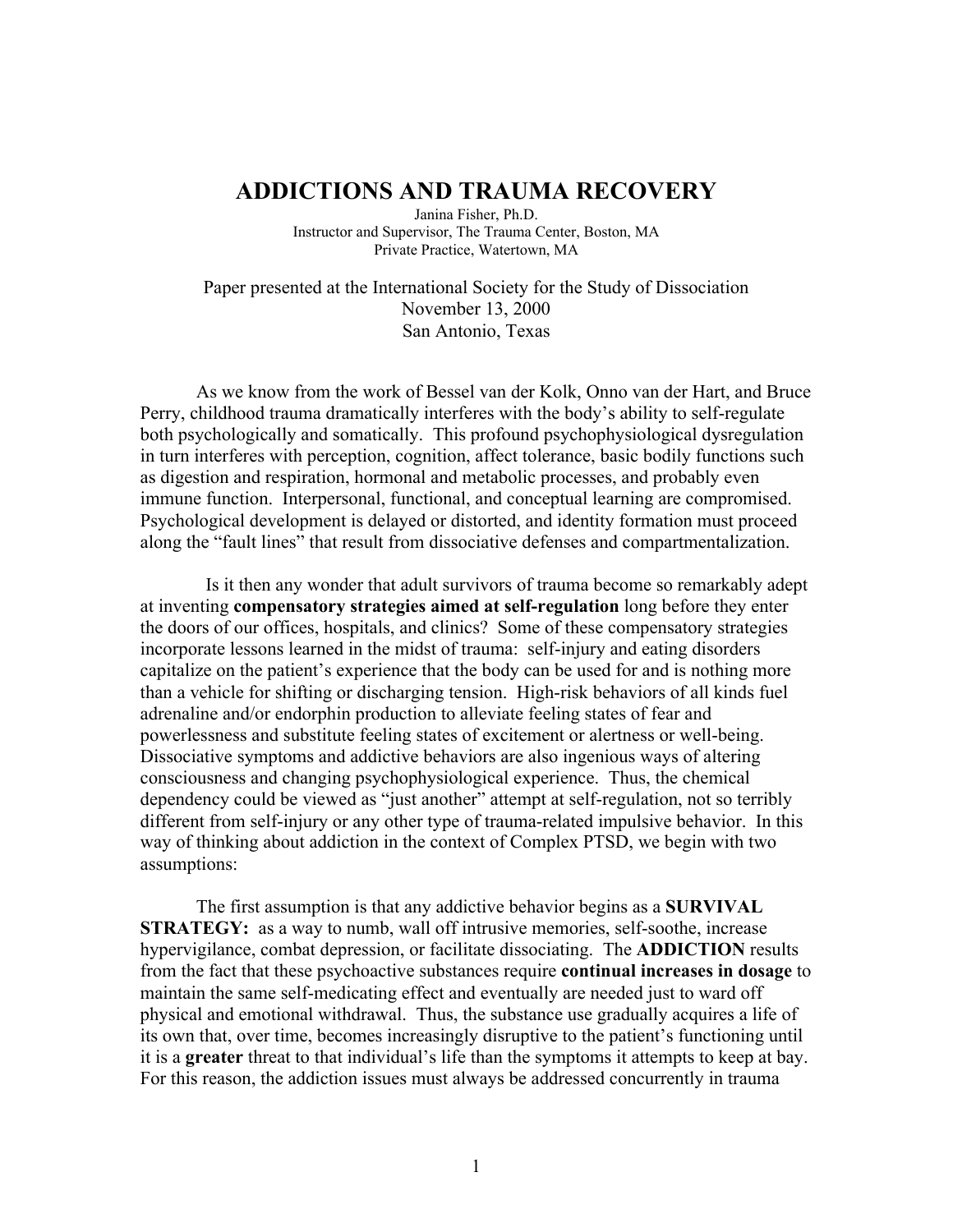recovery because the substance abuse will consistently undermine all other treatments by impairing the patient's memory, perception, and judgment.

The second assumption of the model I use is that we must understand **HOW** the addictive substances have helped the trauma patient to survive: that is, which trauma symptoms has she been attempting to treat through her drinking and drugging? Through her eating disorder or sexually addictive behavior? We need to know this information for a number of reasons:

- First, we need to know because these are precisely the symptoms that will exacerbate once the patient becomes sober or abstinent.
- We need to know, too, so that we can begin to **anticipate** other coping strategies she will need in order to deal with those symptoms as they erupt and threaten to overwhelm her.
- We need to be able to **predict** when and how the symptoms may potentially trigger a substance relapse so that we can help her strengthen the addictions recovery program she has chosen.
- And, finally, we need to know so that we can help the survivor appreciate her valiant attempts to cope with the effects of the abuse and, from that recognition, develop sufficient compassion and self-respect to counteract the shame and guilt that is the inevitable byproduct of her addictions and trauma history.

So, which PTSD symptoms should we expect the substance abuse to have addressed? First, we need to look for those symptoms we would expect to be problematic for any trauma survivor. Then we can think about the particular psychoactive effects of different types of drugs and "match" these effects to the appropriate symptoms.

For these purposes, I divide the most common trauma symptoms into four broad categories:

> • Re-enactment Symptoms: this category includes attraction to dangerous situations, risk-taking, sexual acting-out, suicidality, self-harm, attraction to abusive relationships, and many types of self-sabotage. Drugs such as alcohol and cocaine facilitate or mimic re-enactment symptoms, especially when the drug use itself involves secrecy, danger, shame, and "getting away with it." These substances decrease shame and guilt, and they also decrease the likelihood of the trauma memories breaking through by ensuring that the patient is on an endorphin or adrenaline "high" much of the time. Sexually addictive behavior not only produces a high but also often involves re-enactment of sexuality as unsafe.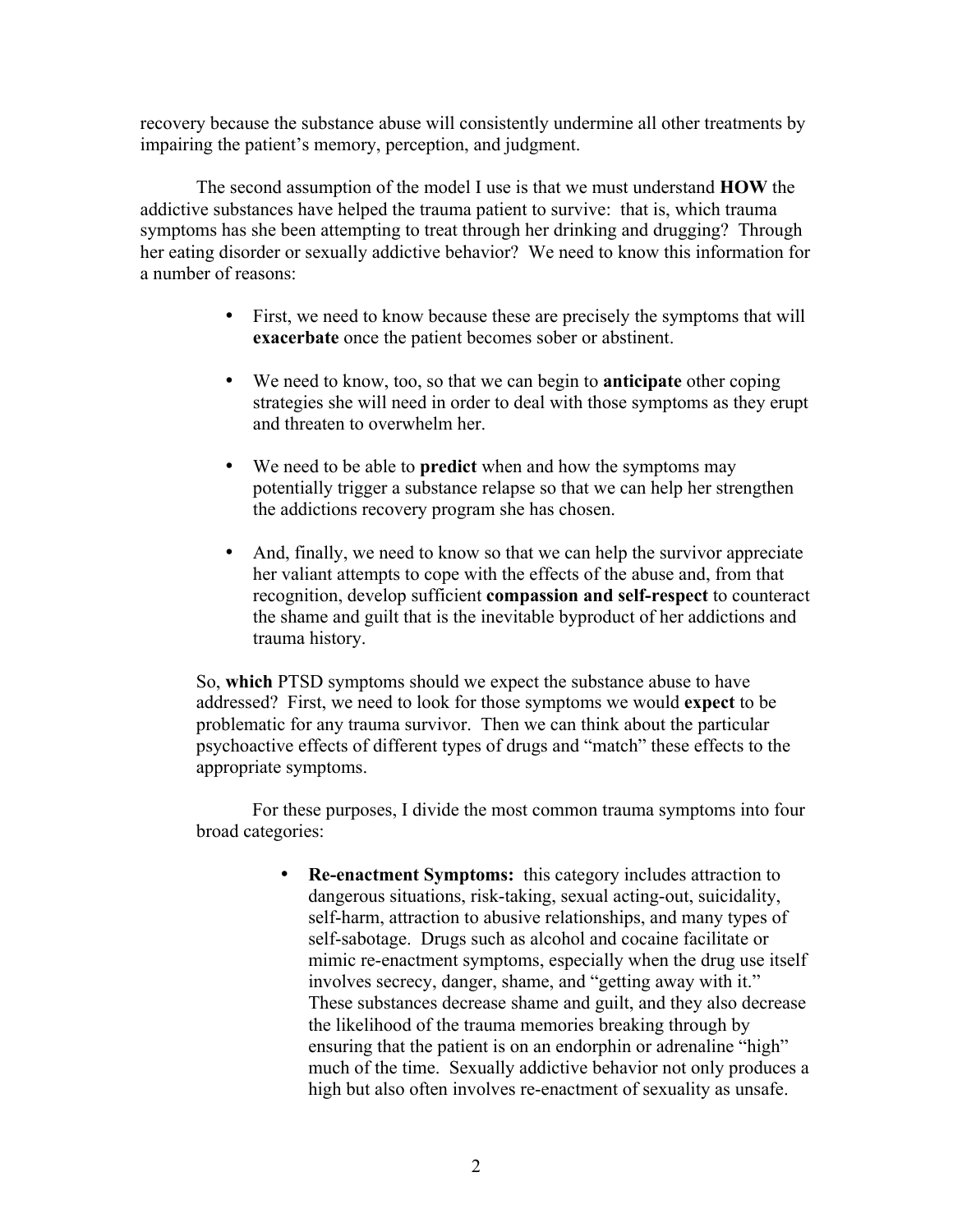- Persistent expectation of danger: alcohol and marijuana are particularly useful substances for reducing hypervigilence or reducing the chronic fear of danger to the point that the patient can sleep or go to work or maintain relationships or leave the house or be in a social situation without panic or paranoia. Cocaine and speed, on the other hand, are useful for increasing hypervigilence and feelings of power and control, thereby decreasing anxiety in the exactly opposite way.
- Hyperarousal Symptoms: because trauma survivors are continually at risk to be intruded upon by memory equivalents (such as images and flashbacks, nightmares, body memories, olfactory and tactile memories, and "feeling flashbacks"), the hyperarousal symptoms are often the ones about which the patient most frequently complains. They are also the most overwhelming and potentially de-stabilizing, and they are the most likely of all the symptoms to trigger drug and alcohol relapses. Typically, the trauma patient will have used alcohol and marijuana to induce relaxation and numbing effects or to act as a "chemical barrier" or to facilitate her ability to dissociate. Restricting food intake and overeating also produce these same effects. Cocaine may also have needed, in conjunction with the alcohol, to increase hypervigilence as he or she got drunker and drunker, or perhaps the patient relied on adrenaline triggered by high-risk behavior and/or cutting to increase arousal. Heroin and the opiates are probably the most effective drugs for keeping intrusive symptoms at bay and for dampening rage and aggression. It should not surprise us then that so many Vietnam vets became addicted to those very drugs.
- Numbing or Hypoarousal Symptoms: in this category, we would include the dissociative symptoms because of their role in helping trauma patients to get sufficient distance from the intrusive symptoms. While marijuana, heroin, under- or over-eating **induce** numbing effects, speed, cocaine, and even self-injury counteract numbing, not just by increasing hypervigilence but also by increasing the sense of well-being and the feelings of being truly "alive" which are so compromised by the numbing symptoms. Because depressive numbing often leads to suicidal despair or to self-injury, the use of stimulants to "fight" numbing symptoms may have been a paradoxical way of trying to stay safe. Alcohol, of course, is the most versatile of all drugs in self-medicating the numbing symptoms because, at different "dosages," it can help to mitigate numbing or to induce it.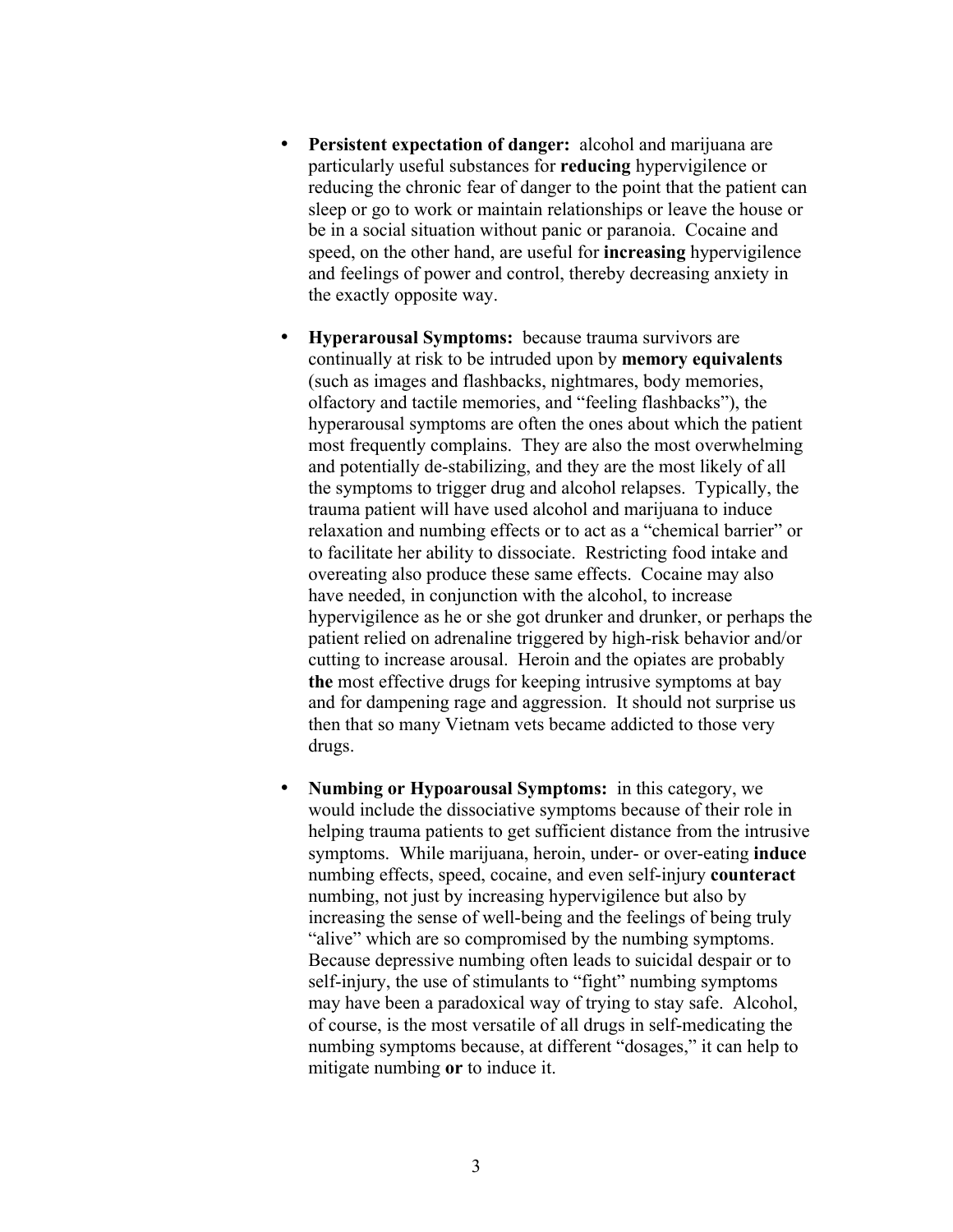When my patient, "Anna," finally bottomed out at age 26, she had no idea of the many ways her alcoholism had been helping her to cope with her trauma symptoms, her dissociativeness, and her psychosocial isolation. As she struggled to stay sober, it became apparent that the alcohol had served an array of functions:

- For example, she had been able to tolerate her isolation because she could always go to any one of a number of bars that catered to young adult professionals and feel a sense of being amongst "family." She knew all the bartenders, all the regulars, all the special nights at each bar.
- The alcohol also medicated her chronic anxiety by day and allowed her to "sleep" at night (by virtue of inducing black-outs). She never had intrusive memories or flashbacks or nightmares until she became sober.
- Under the influence of alcohol, her self-esteem got an artificial boost, and her shame and self-hatred lessened. She felt attractive, amusing, and intelligent; although she believed herself to be "trailer park trash," her drinking life at trendy bars in the company of other young, upwardly mobile professionals allowed her to fantasize being "one of them."
- Nightly drinking binges also allowed her to "forget" a number of pressing problems in her life which ultimately threatened her safety and stability, most notably how deeply in debt she was. Anxiety about her precarious financial situation or awareness of how suicidal she often felt could be wiped away by a few glasses of wine.
- Last but not least, most of the time, her alcohol use enabled her to keep under wraps angry, belligerent impulses that often undermined her social and professional credibility. And, concurrently, alcohol use also facilitated the over-use of her ability to function on autopilot because she could "black out" intrusive anxiety and shame and vulnerability.

Thus, long before substance use becomes abuse, a trauma survivor such as Anna learns to "successfully" control her symptoms using her drugs of choice so that she can function in the world. I use the term "successfully" because, to the extent that using drugs and alcohol to manage trauma symptoms "works" for the survivor, it may prevent suicidality, loss of functioning, social withdrawal, and a host of other problems common to those who have been traumatized. Whatever the precipitant that brings this patient to our offices, she will come with some strengths or skills which would not have been possible for her to have developed without having used drugs and alcohol to help her stay stable—or stabler. (For example, Anna was 26; after a brief decompensation at age 14, she had been able to successfully delay the disruptive effects of her trauma history until she had finished high school, gone to college for two years, and been able to advance in her career.)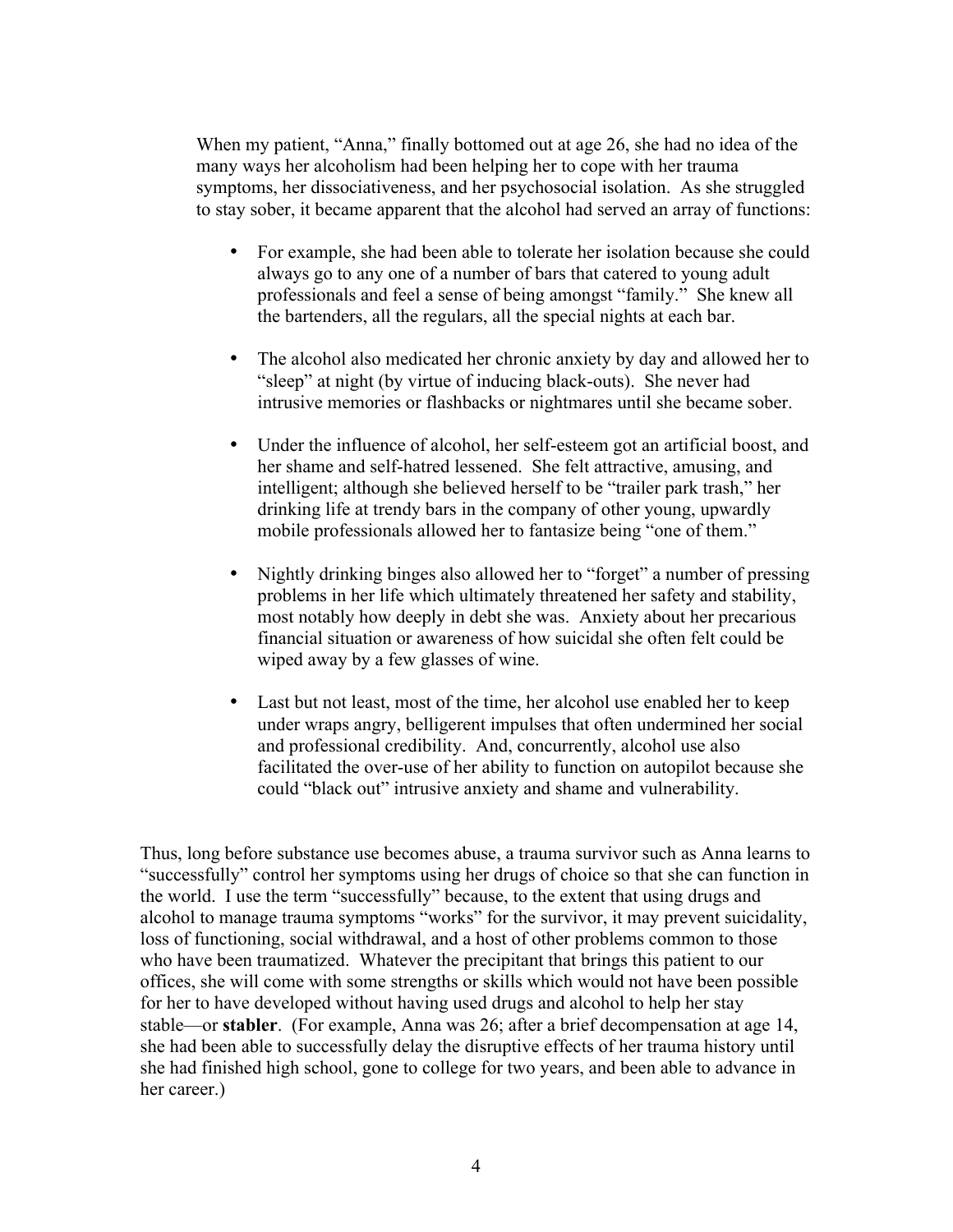It is the therapist's job to remember to look for these strengths and to point them out to the patient at a time when she is feeling a profound sense of shame and failure. We also must not forget that one of the greatest benefits for her in the use and abuse of substances to control her symptoms was that she did not need to depend on anyone: she did not need to trust or to ask for help or to feel needy or to feel abandoned because help was not forthcoming. She was in control. Our work must be to help her regain a sense of being in control and able to master her symptoms—this time through the acquisition of new skills and inner resources.

## But HOW do we do this?

The answer is that we do it **the same way** we would with any trauma survivor who presents in a dysregulated state with self-destructive and/or therapy-destructive symptoms and behavior. Whatever our particular training or theoretical orientation, what most of us do is very similar. We offer:

- a respectful, compassionate, safe arena for doing the work, one that avoids pathologizing on the one hand and enabling on the other
- a psychoeducational crash course in understanding the link between trauma and addictions
- and a re-reframing of symptoms in such a way as to promote ego strengthening and integration of behavior, affect, sensation, and knowledge

Psychoeducationally, we need to make a compelling case that, not only is bodily and psychological safety a prerequisite for trauma recovery but that **sobriety** and **safety** are one and the same—that the patient cannot keep herself safe if she is not sober and that she cannot stay sober without keeping herself safe and stable. This must be the frame for treatment, encompassing both the first stages of recovery from trauma (Judy Herman's stage of safety and stabilization) and the first stage of recovery from substance abuse (sobriety or abstinence).

We need to explain in detail over again and over again the following foundation concepts:

- WHY sobriety is a prerequisite for safety and self-care
- HOW substances which were once life-saving for her have become so dangerous now
- WHY having an addictions recovery program is essential in the battle against impulsivity and the "quick fix"
- HOW the mind-altering properties of her drugs of choice now impair her ability to recover from the trauma
- HOW the trauma symptoms equally impair her ability to stay clean and sober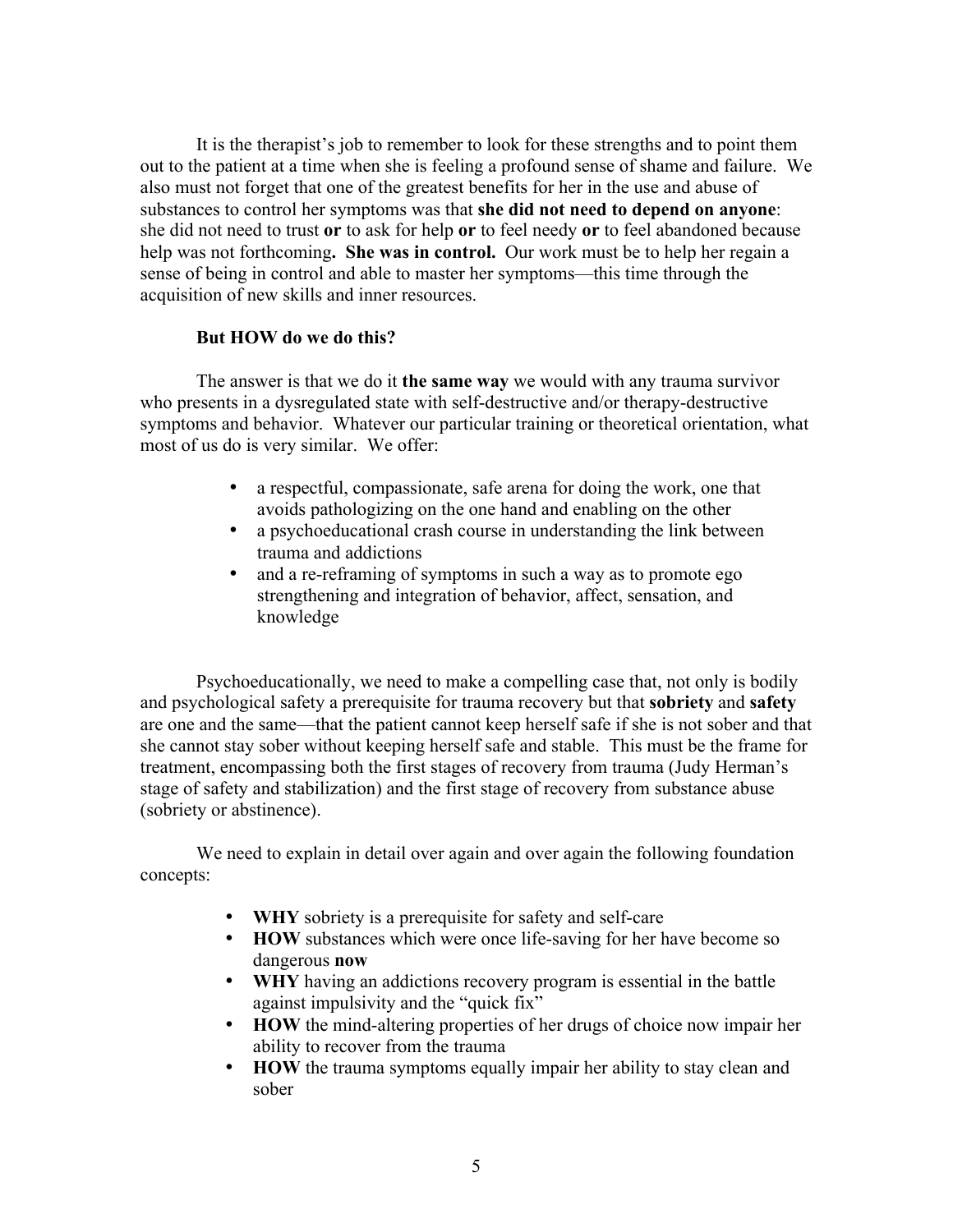This psychoeducational piece requires us to be aware of all the positive aspects of the culture of addiction: for example, how the effects of psychoactive drugs on memory are dose-related and selective so that the patient's recall of a bad drug experience may be more impaired than her recall of the positive feelings she had leading up to it, or the "bad" aspects of the substance abuse may seem cognitively divorced from the actual drinking and drugging as if there is no connection (this is a common occurrence when the negative consequences are related to "coming down" or to a DWI or to getting into trouble at work for coming late or being absent). We need to be aware of the sense of support or unconditional acceptance the survivor experienced in the company of her drinking and drugging friends, the sense of being attractive or powerful, the funny things that happened, the euphoria. We need to be curious as we explore her drug history for information about the role of the addiction in her survival. What was the timing of her early attraction to drugs in terms of its role as a "solution" to traumatic material impacting her experience: did she begin to misuse drugs at puberty? Or after she was raped in college? Or when her first child was born? Or after her discovery that her husband was having an affair?

How did her drug use help her to cope at that earlier time? How did she respond to changing needs to cope more or to cope differently by changing the pattern of her drug use? Did she have to "use" more often? Or change her substances of choice? Did she begin to act out addictively when chemically disinhibited? (For example, by cutting or engaging in compulsive sexual behavior) When did her addictions begin to negatively affect her ability to cope? What did she do then? At each step of the way, it is important to validate that her choices of behavior were attempts to stay in control of these powerful forces within her, even if those attempts were not entirely successful—even if the end result was not a "pretty sight."

Once we have fully grasped the "contribution" the addiction has made at different points in the patient's trauma history and have been able to describe that to her just the way we would describe the role of an alter or ego state, the next most important psychoeducational input we can provide is to predict what is known as the "Abstinence/Relapse Cycle." We need to warn the patient that sobriety or abstinence often precipitates a whole series of new crises and new symptoms because she now will be totally without the "chemical" treatment she has been using to combat her symptoms. What will likely begin to happen very early and repeatedly is that each time she becomes sober, her PTSD symptoms will exacerbate. And each time her PTSD symptoms exacerbate, she will be at risk for an addictions relapse.

The Abstinence/Relapse Cycle can be particularly demoralizing when the patient is genuinely attempting to abstain from substances or when she hears other patients in her therapy group or AA meeting talk about feeling "better" or even euphoric (the proverbial "pink cloud") after they become sober. Unfortunately, she finds that sobriety or abstinence does not seem to diminish her symptoms; instead, abstinence exacerbates them. Think of this from the patient's point of view: her friends, family and therapist have all told her that, in order to recover, she has to give up her most trustworthy survival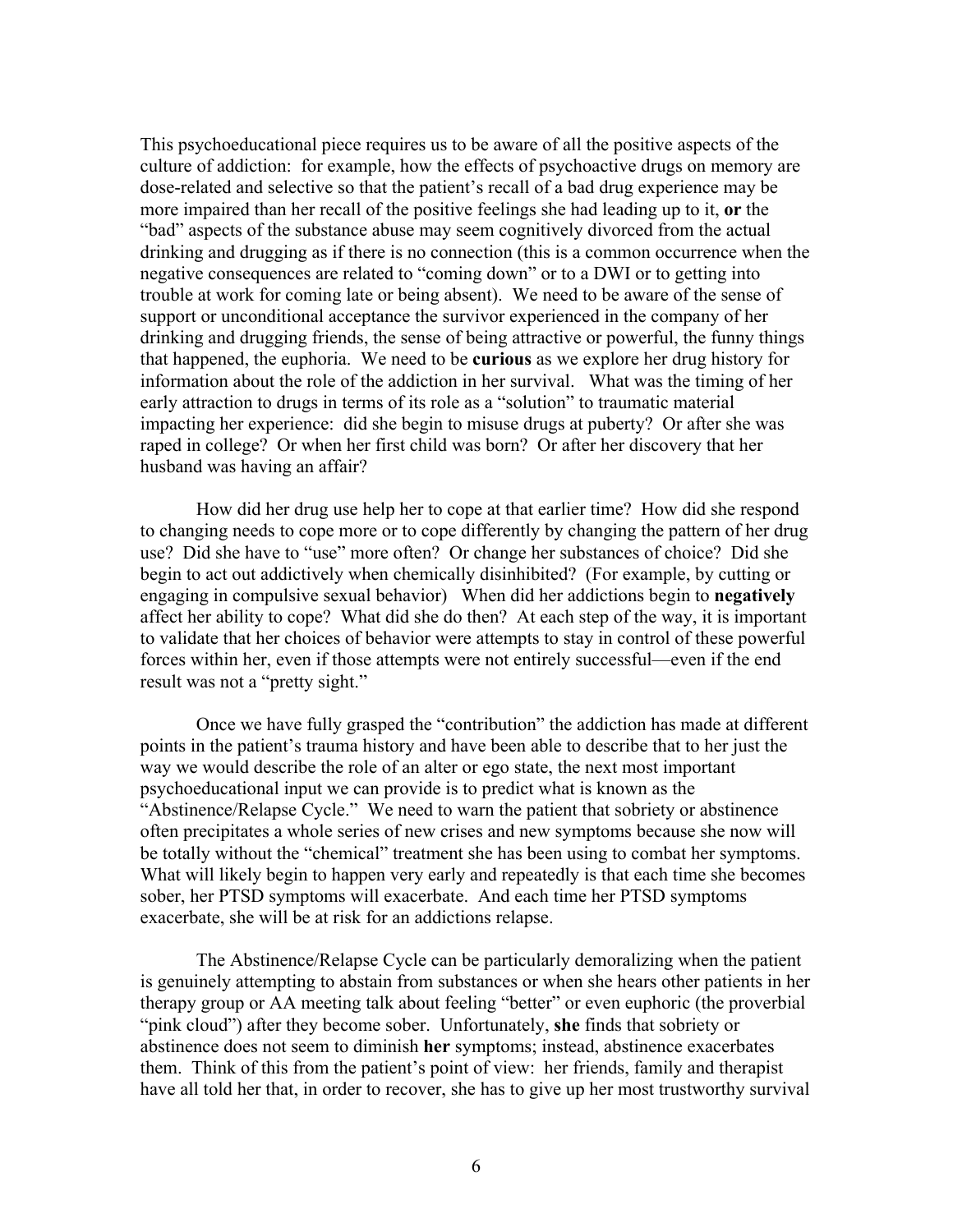strategy. Then, instead of feeling better, she finds herself feeling much worse. The cycle is then in motion: abstinence is followed by an increase in PTSD symptoms which in turn trigger an addictions relapse; each relapse if followed by another attempt at sobriety followed by more depression or anxiety or intrusive symptoms leading to another relapse. Gradually, the relapses tend to become longer; AA attendance dwindles; there may be increased suicidality or acting out. Both patient and therapist can become angry and discouraged: the patient my feel misled, and the therapist may feel that the patient is simply not trying hard enough.

With Dissociative Identity Disorder patients, there is another twist to the Abstinence/Relapse Cycle provided by the ability to split and compartmentalize. Often, the abstinence behavior is important to one alter or a particular group of alters, while the relapses and acting out are the response of another part or group of parts. The dissociative symptoms also allow for a greater likelihood of the patient "keeping secrets from herself," e.g., when the addict alter goes out drinking after the sober alters have come home from an AA meeting. Although this phenomenon will clearly complicate the challenge of staying sober, it can also be used to advantage! For example, if the sober alter or ashamed child alters are demoralized by the relapses, it can be de-shaming and ego-strengthening to locate the addictive behavior in a separate part of the Self. Knowing that the addict alter is, for example, an overwhelmed, desperate teenager can increase feelings of compassion in the face of yet another relapse. Older and wiser selves can asked to work with the addict as inner co-therapists. Perhaps they could even "take" the addict alter to a Young People's AA meeting! When the dissociativeness can be capitalized on by displacing "bad behavior" onto one or more addict alters and locating the wish for sobriety or the compassion for self or the ability to make good judgments onto the sober alters, the Adult Self or host can more easily comprehend her incredibly confusing array of internal conflicts and pressures.

As the patient becomes better educated about the Abstinence/Relapse Cycle, a number of therapeutic opportunities open up. Therapist and patient can begin to anticipate and predict the next relapse. Not only does anticipation help by offering a skill-building opportunity; it also helps by virtue of increasing the patient's sense of control over the process. She may be powerless to prevent cravings and impulses, but she does have the "power" to be one step ahead of a relapse or to predict it even if she cannot stop it. If the addictive behavior "belongs to" or is located in a particular part of self, then the anticipatory work can include empathizing and working with that part around what it needs to cope with the pain in some other ways. The parts who are committed to sobriety can offer their "experience, strength, and hope" to the addict alter, or they can provide the necessary soothing and support to diminish some of the impulsivity, just as they would to anyone in their 12-step program. Therapist and patient (including relevant alters) can develop Trigger Logs which document both triggers of PTSD symptoms and triggers of drug-seeking behavior. Then the anticipatory work can be expanded to include preparation for dealing with the most common triggers. For example, my patient Anna had to walk past a liquor store to get to her apartment from the subway. One day, after a particularly tiring work schedule and a stressful encounter with her boss, she found herself wandering around this liquor store with a bottle of wine in her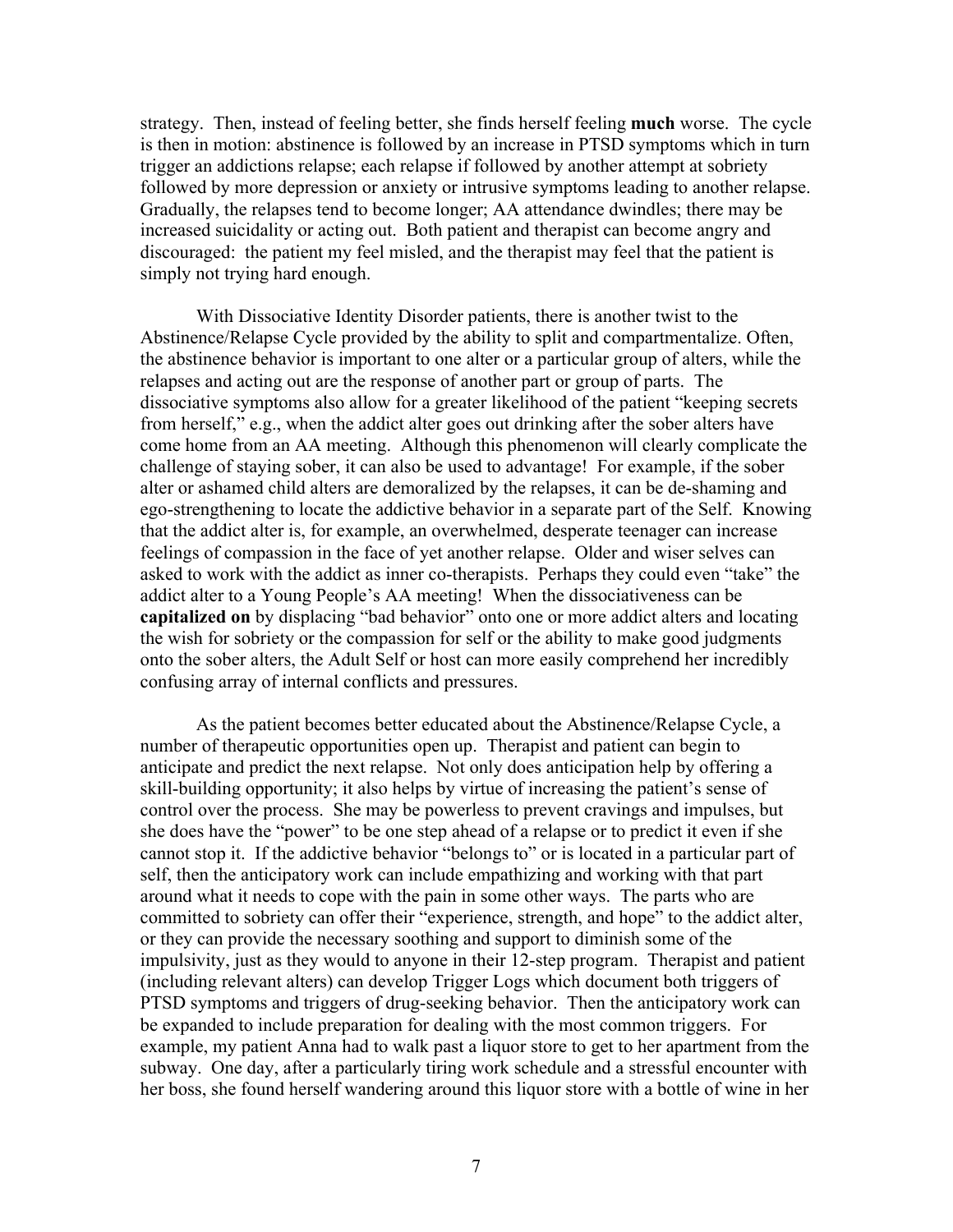hand. Looking back, we could identify a number of triggers: first, there was fatigue and hunger (a trigger for both addictive and PTSD symptoms); secondly, an authority figure had treated her unfairly (a PTSD trigger); third, instead of going to her regular AA meeting, she had decided that she was too tired and needed to go home (this cost her a needed coping support); and last, she had "forgotten" that the walk to her apartment required passing that very triggering liquor store. Notice, too, that she had disssociated at some point between leaving work and entering the liquor store. Notice that the triggers included not only interpersonal events and visual cues but also somatic states. It is extremely important to help patients learn that even somatic and affective states can be triggers, not just "people, places and things." In AA, alcoholics are taught the acronym "HALT" (Hungry-Angry-Lonely-Tired) to help them remember to look inside for potential triggers, as well as outside.

Another rich area for work on anticipating and preparing for the Abstinence/Relapse Cycle involves re-framing the relapse as a "Golden Opportunity" rather than as a failure or "slip." When we use the **opportunity** of the relapse to look at what triggered it and to develop new strategies for dealing with those particular triggers, then the next period of sobriety will be a little more stable, and so will the next and the nest. If we clearly define a relapse as simply part of the cycle, just as useful as the periods of abstinence, then we are teaching the survivor to think about recovery as a process, and that will be invaluable to her throughout both her trauma and addictions recoveries. The lesson is that sobriety, safety, and stability go hand-in-hand. Following a substance relapse or a safety "relapse," we help the patient go back to the moments or hours beforehand and mindfully notice the triggers: the symptoms, the stresses, the somatic states, the events which set the relapse in motion. Then we ask her to think about what "early warning signs" there might have been that she could not see at the time: for example, skipping an AA meeting, not taking her medication, isolating socially, not telling the therapist about her increased level of impulsivity, losing time, find drug paraphernalia she thought she had thrown out, calling old friends from her drinking and drugging days. "Early warning signs" can be obvious, like those I just listed, or extraordinarily subtle, such as going to meetings but using them to focus negatively on how different she is from all those alcoholics or on how irritating she finds the focus on spirituality. Another subtle early warning sign might be deciding not to answer the phone, or "forgetting" a therapy appointment, or having difficulty switching out of a depressed, hopeless mood, or "not bothering" to use all of her anticipatory skills and plans. Once we have identified the early warning signs, then we examine everything that happened **during** and **after** the relapse in order to see if there was anything she could have done at any point that would have made a positive difference.

The focus of the work is always on anticipating, managing, and coping. Each setback is clearly and positively labeled as a "learning opportunity" or a "message," thereby imparting a meaning-making component to it. As much as possible, the emphasis is on an immediate return to safety and sobriety, followed by an attempt to capitalize on the learning potential by deciphering the "message" of the relapse.

• Did the patient ignore symptoms, triggers, or early warning signs?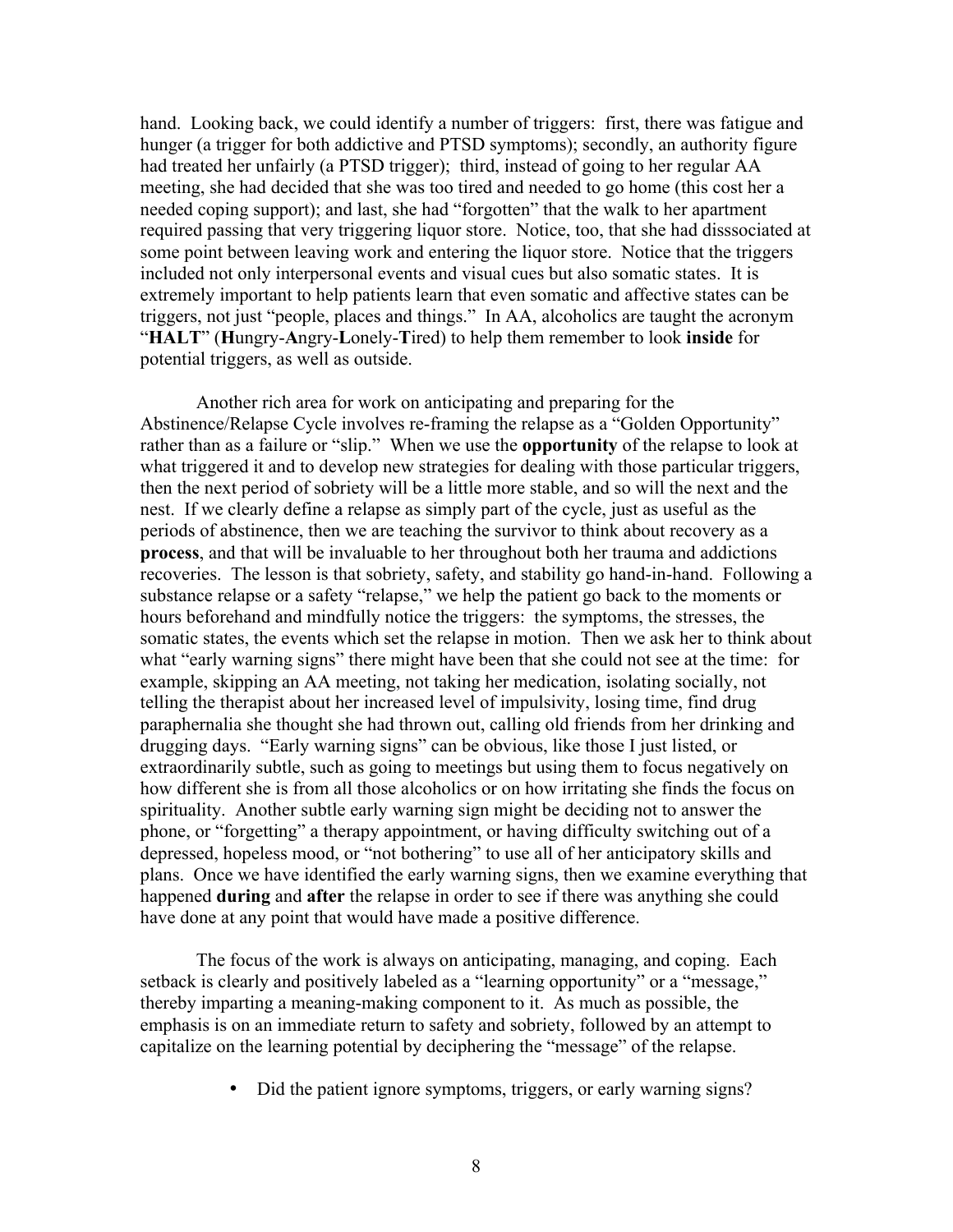- Did she neglect to ask for help when she needed it?
- Does she not have enough support?
- Or does she need to work on issues of trust so that she can better use the supports available to her?
- Does she avoid or devalue AA meetings?
- Did she minimize the seriousness of her distress and try to "whiteknuckle" it?
- Did she distance from or abandon the addict alter at a time of stress?

The "learning opportunity" not only includes the potential to foster some new skills and resources; it also provides a welcome place to help the patient develop new cognitive schemas which will increase her resilience and decrease her self-loathing, schemas such as "No one is perfect," or "Progress, not perfection." Sometimes the lesson of a relapse is that the trauma symptoms need more aggressive treatment: for example, the patient is having increased panic symptoms each time she is sober for more than a few weeks, and she needs to focus on using breathing techniques or safe place imagery to alleviate the anxiety. Sometimes the learning is that sobriety needs to be addressed more vigorously: the patient has no sobriety program and has inadequate support for staying sober because she resists going to AA meetings. (Perhaps she needs to find a small women's meeting group, or a meeting for gays and lesbians only, or a noon downtown meeting that attracts young, educated professionals with whom she feels proud instead of ashamed to be associated. Perhaps she needs to find an AA sponsor to whom she can relate, even if she has difficulty relating to the group as a whole or to the program.) Sometimes the learning is that the interaction between trauma and addictions work needs to be addressed. For example, the patient is made anxious by AA meetings because the large groups or the number of men or the rhetoric trigger traumatic memories. She may need to work on techniques for calming the body, anticipating triggers, differentiating facts from feelings. Or she may need to plan some new coping efforts (such as going with a friend, sitting near the door, coming late and leaving early). Or she may have to work on identifying the unwelcome "side effects" of AA and on anticipating them the way she anticipates and deals with the side effects of medication or bodywork or even talking therapy.

The emphasis is always on the process, in contrast to the "quick fix" coping approach learned by the trauma survivor in childhood and reinforced by the addiction. The "quick fix" was necessary for her to survive: in a life-or-death situation, the child victim did not have the luxury of time to experiment with different alternatives. She had to react immediately and even impulsively to forestall physical and psychological annihilation. As an adult, her addictive behavior or drug of choice played a similar role in providing a quick and effective "fix" for her. Now she has an opportunity to learn a healthier way, but she will have to battle the need for a "quick fix" solution. As the therapist and patient attempt to develop alternative coping strategies which can adequately address her trauma symptoms, they will immediately come up against two harsh realities: first, the patient does not have much of a repertoire of alternative coping behaviors upon which to draw; and secondly, that the alternatives must become as automatic as her more familiar addictive survival strategies in order to be effective.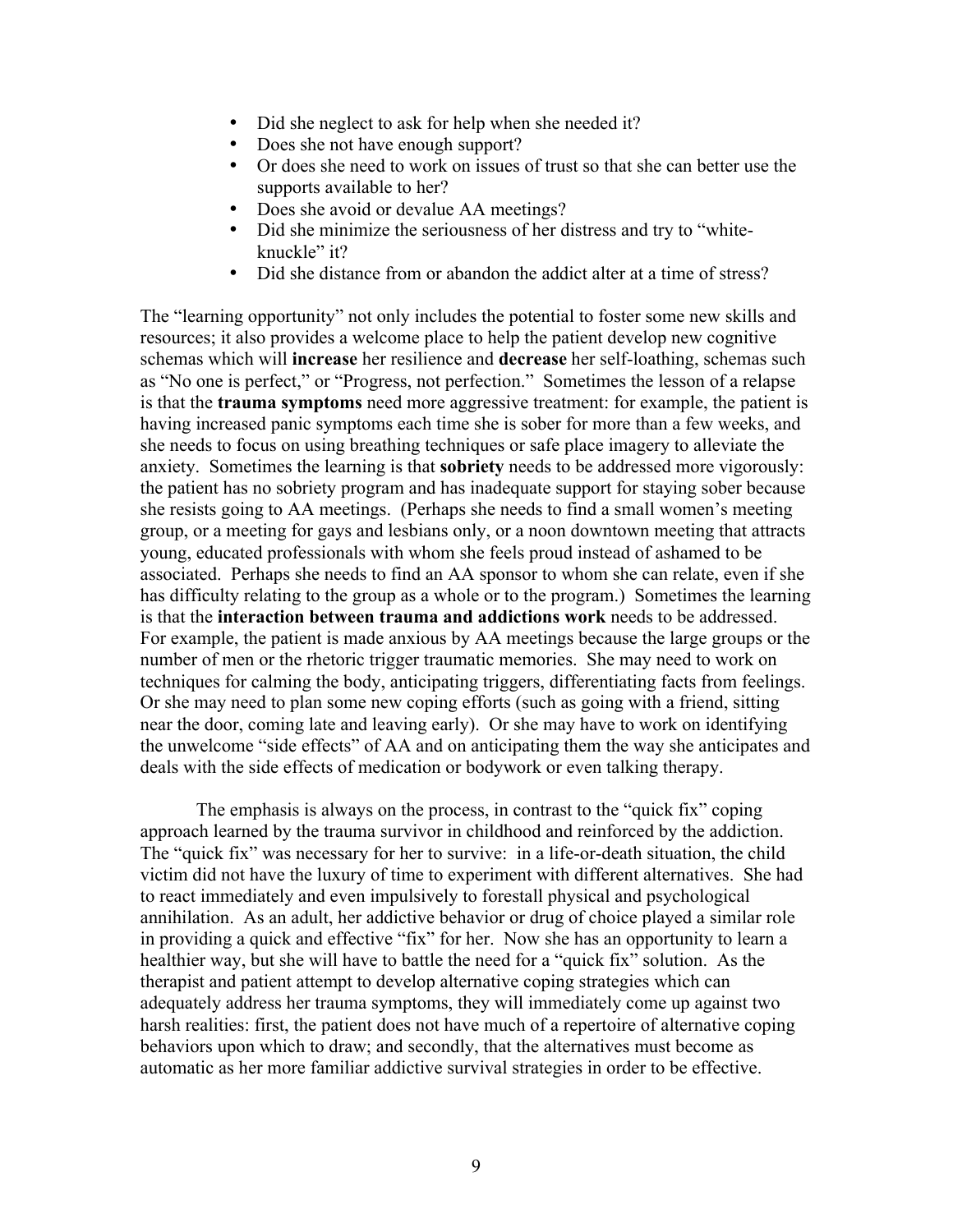In this effort, it is crucial for the therapist to acknowledge that nothing you can teach or give her, nothing she can learn in AA or in her early sobriety group, nothing even the psychopharmacologist can offer will hold a candle to the immediately and almost completely effective relief she once experienced when her drinking and drugging "worked" to control her symptoms. If we do not acknowledge how good the quick fix felt when it worked, we will not be able to "sell" the patient the much more difficult but ultimately safer coping strategies which we have to offer. If we do not present a convincing argument that her addictive behavior began as an attempt at mastery, not selfdestruction, we will have a harder time helping her to believe that she has the resources within her to now recover from the trauma without the "help" of the addiction.

Again, notice the themes of a trauma-oriented model of treatment:

- "knowledge is power": using psychoeducation to facilitate mindful, nonjudgmental attention to symptoms and behavior
- "boring the patient into health": by minute and mindful attention to any breaks in safety and self-care
- re-framing symptoms and behavior, no matter how impulsive and selfdestructive, in such a way that they can be "owned" and thus integrated with constructive, wise and thoughtful states of mind
- "remembering is not recovering": keeping in mind that the goal of "trauma" work" is not to remember what happened but to be able to live today and to tolerate the ups and downs of a normal life in spite of what has happened

As the Abstinence/Relapse Cycle is slowly brought under control, addictions recovery actually can strengthen trauma recovery. The process of learning how to stay sober and abstinent in a state of psychophysiological dysregulation is a process that brings with it a powerful sense of mastery, of triumph over what once felt impossible. That experience can become a template for the even more difficult challenges of trauma recovery: the survivor may have been helpless to prevent what happened in the past, but she is not helpless when it comes to forging a healthy present.

> For further information or reprints of this paper, please send email correspondence to DrJJFisher@aol.com or write to Dr. Janina Fisher, 23 Main Street, 2<sup>nd</sup> floor, Watertown, MA 02472